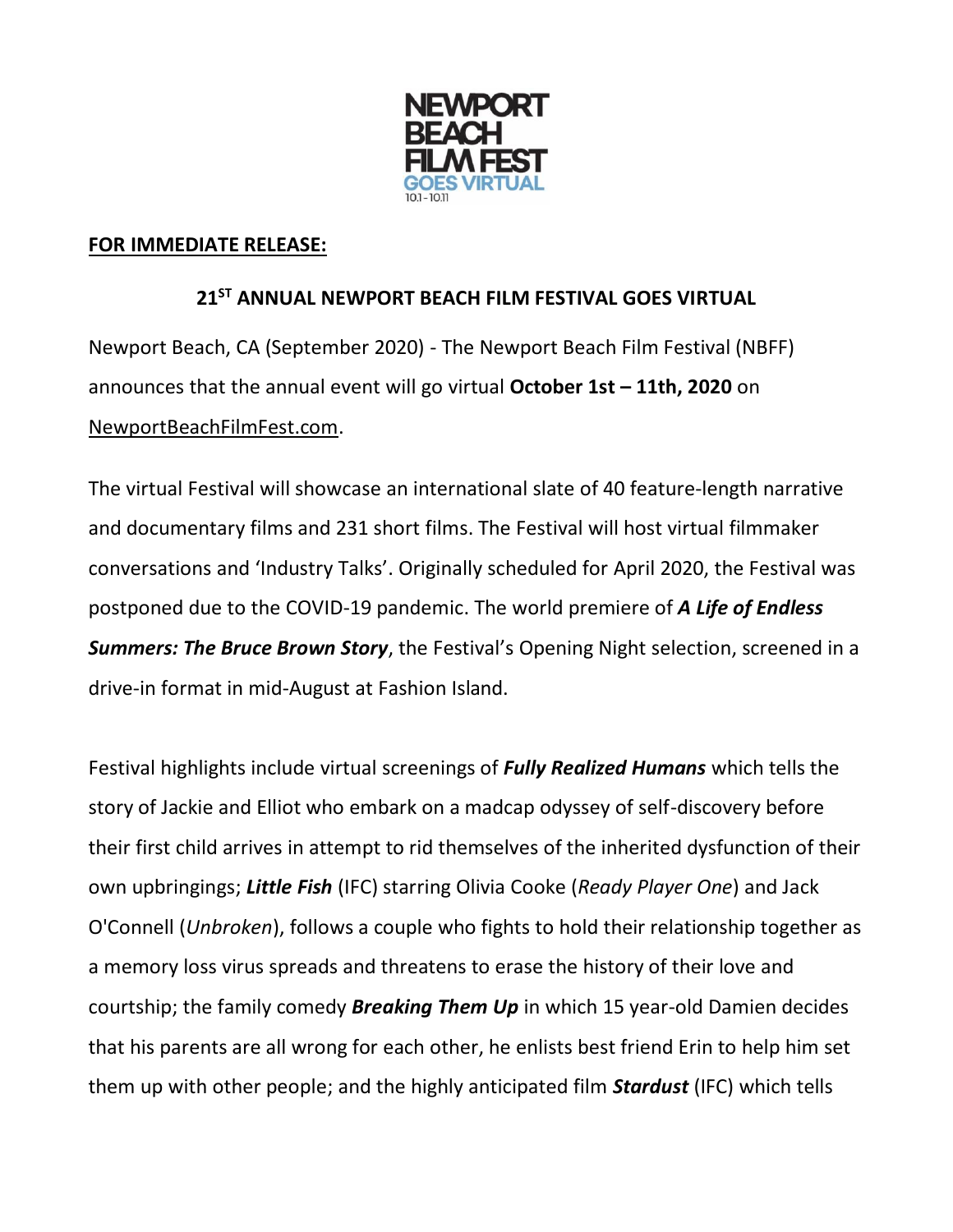the story of a young David Bowie's first visit to the US in 1971 - a trip that inspired the invention of his iconic alter ego Ziggy Stardust

The Festival will present 'Industry Talks', a series of virtual conversations with film industry leaders. *Cinematography From Set to Screen presented by Panavision* will feature Cinematographer **Don Burgess ASC** (*Forrest Gump*, *Contact*, *Cast Away*, *Spider-Man*, *Allied*, *Wonder* and *The Christmas Chronicles* Light Iron) and Light Iron Senior Colorist **Corinne Bogdanowicz** (*Allied*, *Wonder* and *The Christmas Chronicles*). *A Conversation with Cinematographer Robert McLachlan, ASC presented by Zeiss* will feature the Director of Photography who is known for *Lovecraft Country, Game of Thrones, Westworld* and *Ray Donovan*.

Additional 'Industry Talks' will be released prior to the Festival. 'Industry Talks' are free and open to the public. Participants can RSVP on the Festival's website.

Tickets and passes go on sale on Friday, September 25<sup>th</sup> at NewportBeachFilmFest.com. All-Access Pass are available for \$75. Tickets to screenings are \$10.

The Newport Beach Film Festival is sponsored by The City of Newport Beach, Visit Newport Beach, Fashion Island, THE LOT and Morgan Stanley. Dates for the 21<sup>st</sup> annual Newport Beach Film Festival will be released at a later time.

## **About the Newport Beach Film Festival**

Celebrated as one of the leading lifestyle film festivals in the United States, the Newport Beach Film Festival seeks to bring to Orange County the best of classic and contemporary filmmaking from around the world. Committed to enlightening the public with a first-class international film program, a forum for cultural understanding and enriching educational opportunities, the NBFF focuses on showcasing a diverse